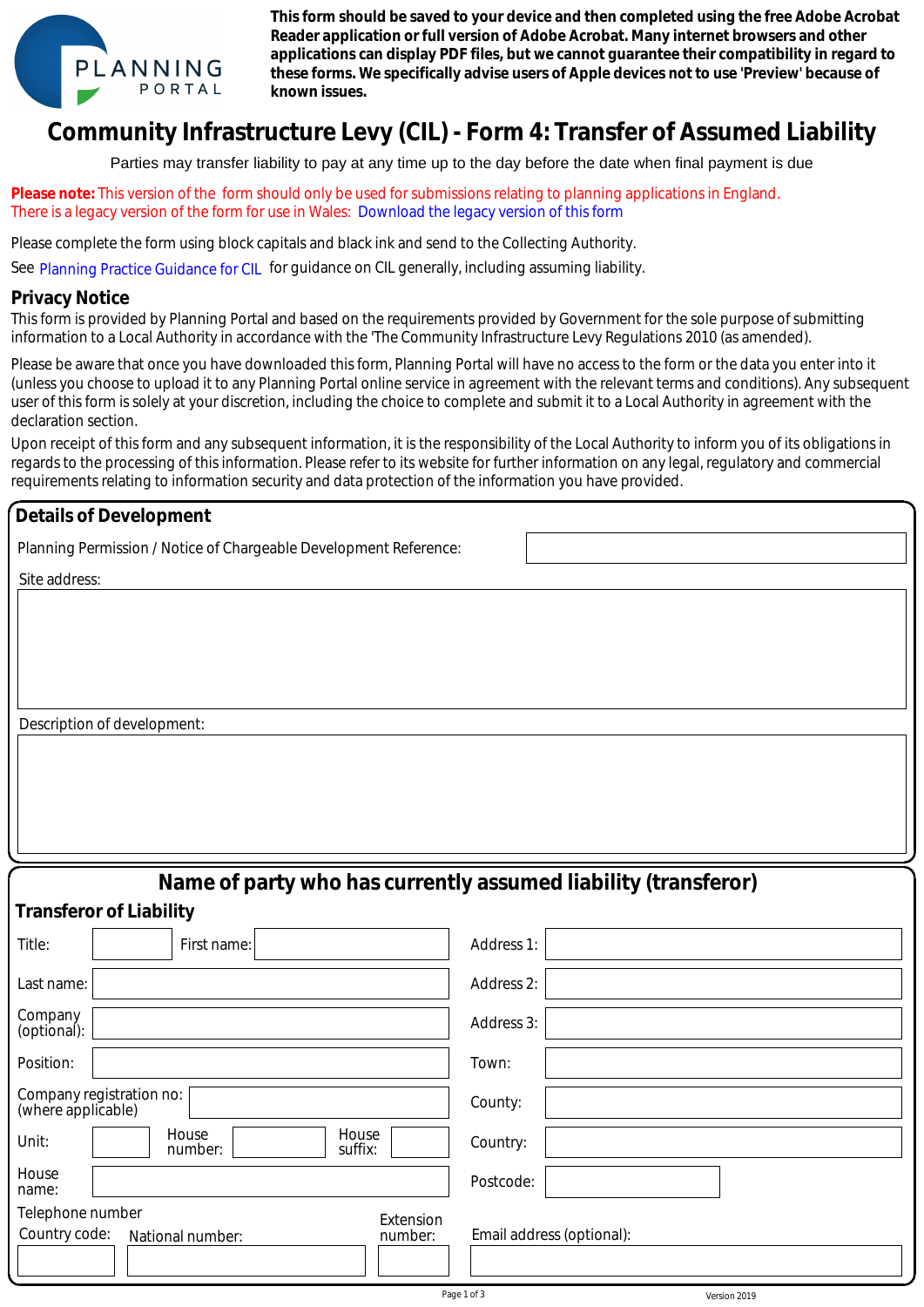## **Declaration of Transferor**

I/we hereby withdraw my/our assumption of liability for the Community Infrastructure Levy charge for the above development.

I/we understand that transferring this assumption of liability will annul any social housing relief which has been granted on this chargeable development.

I/we confirm that this form has been completed prior to the due date for the CIL final payment.

Signed - Transferor of Liability: Date (DD/MM/YYYY):

| Name of party(ies) who wish(es) to assume liability (transferee(s))           |                                                                               |
|-------------------------------------------------------------------------------|-------------------------------------------------------------------------------|
| 1. Transferee of Liability                                                    | 2. Transferee of Liability                                                    |
| Title:<br>First name:                                                         | First name:<br>Title:                                                         |
| Last name:                                                                    | Last name:                                                                    |
| Company<br>(optional):                                                        | Company<br>(optional):                                                        |
| Position:                                                                     | Position:                                                                     |
| Company registration no:<br>(where applicable)                                | Company registration no:<br>(where applicable)                                |
| House<br>House<br>Unit:<br>suffix:<br>number:                                 | House<br>House<br>Unit:<br>suffix:<br>number:                                 |
| House<br>name:                                                                | House<br>name:                                                                |
| Address 1:                                                                    | Address 1:                                                                    |
| Address 2:                                                                    | Address 2:                                                                    |
| Address 3:                                                                    | Address 3:                                                                    |
| Town:                                                                         | Town:                                                                         |
| County:                                                                       | County:                                                                       |
| Country:                                                                      | Country:                                                                      |
| Postcode:                                                                     | Postcode:                                                                     |
| Telephone number<br>Extension<br>Country code:<br>number:<br>National number: | Telephone number<br>Extension<br>Country code:<br>number:<br>National number: |
| Email address (optional):                                                     | Email address (optional):                                                     |
|                                                                               |                                                                               |